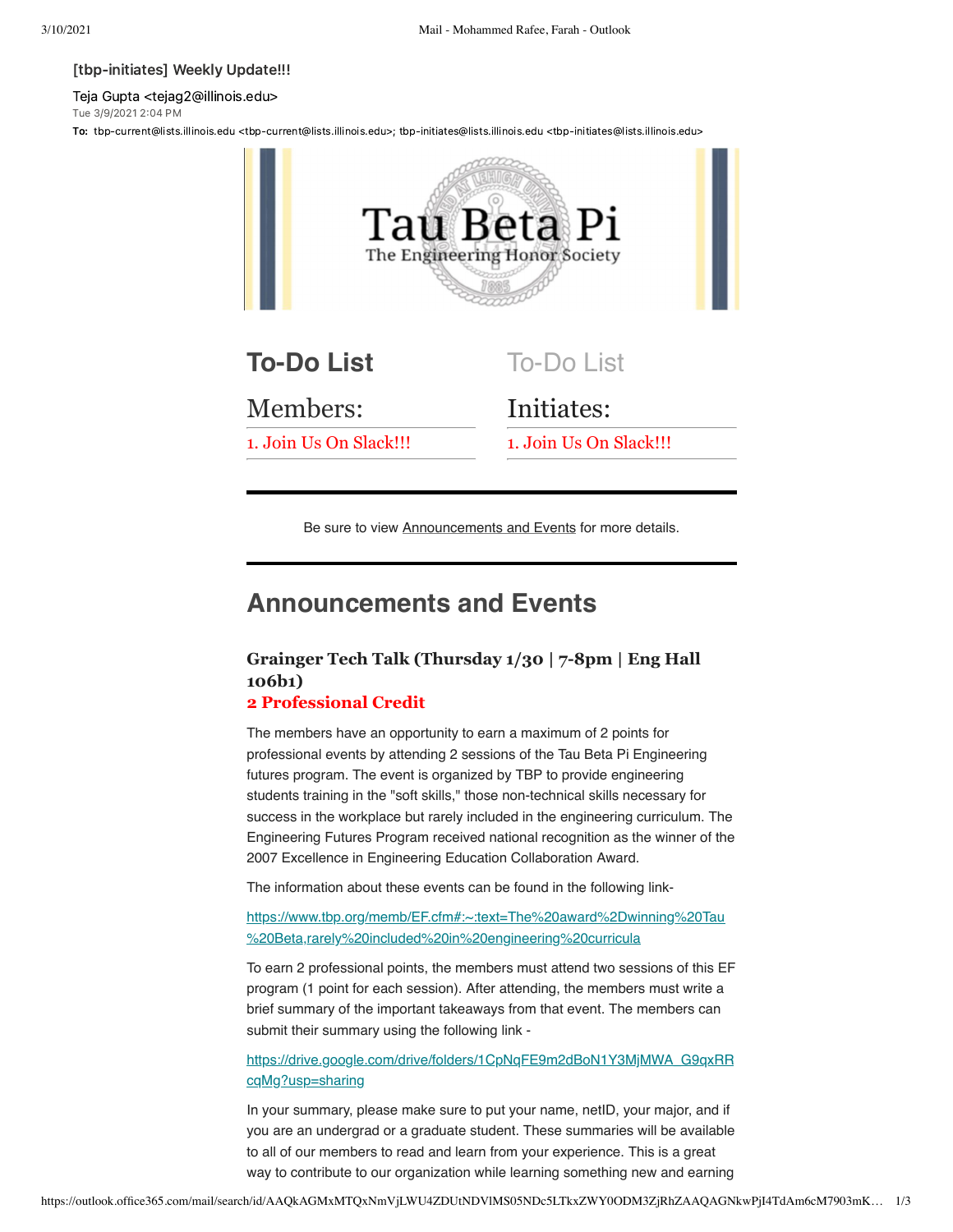#### 3/10/2021 Mail - Mohammed Rafee, Farah - Outlook

few more professional points. The summary can also be in bullet points. Please note that the members can only get a maximum of 2 points out of these EF programs. Attending all the events is highly recommended though, as it would help you to sharpen your soft skills for future interactions with employers.

# **Coffee Discussion with the Advisors of TBP 1 Professional Point**

This professional event is a great opportunity to get to know our advisors! These people have been with the organization for a long time now and can be a great resource to help you guys to make the best out of your membership at TBP. The event would start with the introduction of our advisors, followed by their experience and recommendations, and the meeting will be concluded with the Q/A session.

The meeting details are as follows-

Topic: Professional Event 2, Spring 2021: TBP Time: Mar 16, 2021, 06:00 PM Central Time (the US and Canada)

Join Zoom Meeting https://illinois.zoom.us/j/81289252753? [pwd=aWtSMFJOaVd1MDNKWG9EU2xKVDV5dz09](https://illinois.zoom.us/j/81289252753?pwd=aWtSMFJOaVd1MDNKWG9EU2xKVDV5dz09)

Meeting ID: 812 8925 2753 Password: 254547

Please sign-up for the event using the link below-

https://docs.google.com/spreadsheets/d/1irlwoPPUgQ[cl2D6ZTwqotvmLLeDsU\\_mUAoO-eDmCZI/edit?usp=sharing](https://urldefense.com/v3/__https://docs.google.com/spreadsheets/d/1irlwoPPUgQ-cl2D6ZTwqotvmLLeDsU_mUAoO-eDmCZI/edit?usp=sharing__;!!DZ3fjg!u3LmSw_xE8IimYIaX6SUv10m4l7JvESV6pGvvELBD55ks-2GtU9iiSHRQv-rsnEQ-mmbYQF8nZU$)

#### **National TBP Scholarships**

Tau Beta Pi is giving out \$2000 scholarships. Information to apply is [here](https://urldefense.com/v3/__https://docs.google.com/spreadsheets/d/1lx7Ac4sFCzsU92poTwJUiWHWOi2ux5ypaXmDNVwdeYo/edit*gid=0__;Iw!!DZ3fjg!q7YjF8q02r4t12wPhaipGJGv8whmK9Zh-PWIyEUl41pmi2rMN22o8Oj_9xPBXgeOrBc9vOnIyg$). Applications are due 4/1.

## **Pi Day Service/Social Points**

We are hosting a pie baking event for Pi Day. You will get 1 service point for donating/participating and 1 social point for participating in the happy hour on 3/14. The form to participate is [here.](https://urldefense.com/v3/__https://docs.google.com/forms/d/e/1FAIpQLSeh2iappj4-RPKoXa6mgNxLSRQ9w2ik4qS4r23ibbO6xWd7BQ/viewform__;!!DZ3fjg!u3LmSw_xE8IimYIaX6SUv10m4l7JvESV6pGvvELBD55ks-2GtU9iiSHRQv-rsnEQ-mmbXVLPP_A$)

#### **Workshop Interest Form Service Points**

Anyone interested in running workshops should fill out this [form.](https://urldefense.com/v3/__https://docs.google.com/forms/d/e/1FAIpQLScomspX_Mx05RQusuxy7z_rqd7J0VbkBLPvQrfFFK271oGyxQ/viewform__;!!DZ3fjg!u3LmSw_xE8IimYIaX6SUv10m4l7JvESV6pGvvELBD55ks-2GtU9iiSHRQv-rsnEQ-mmb787uq_Y$) If you would also like to attend workshops, some future topics will be professional advice, research, and technical skills like CAD.